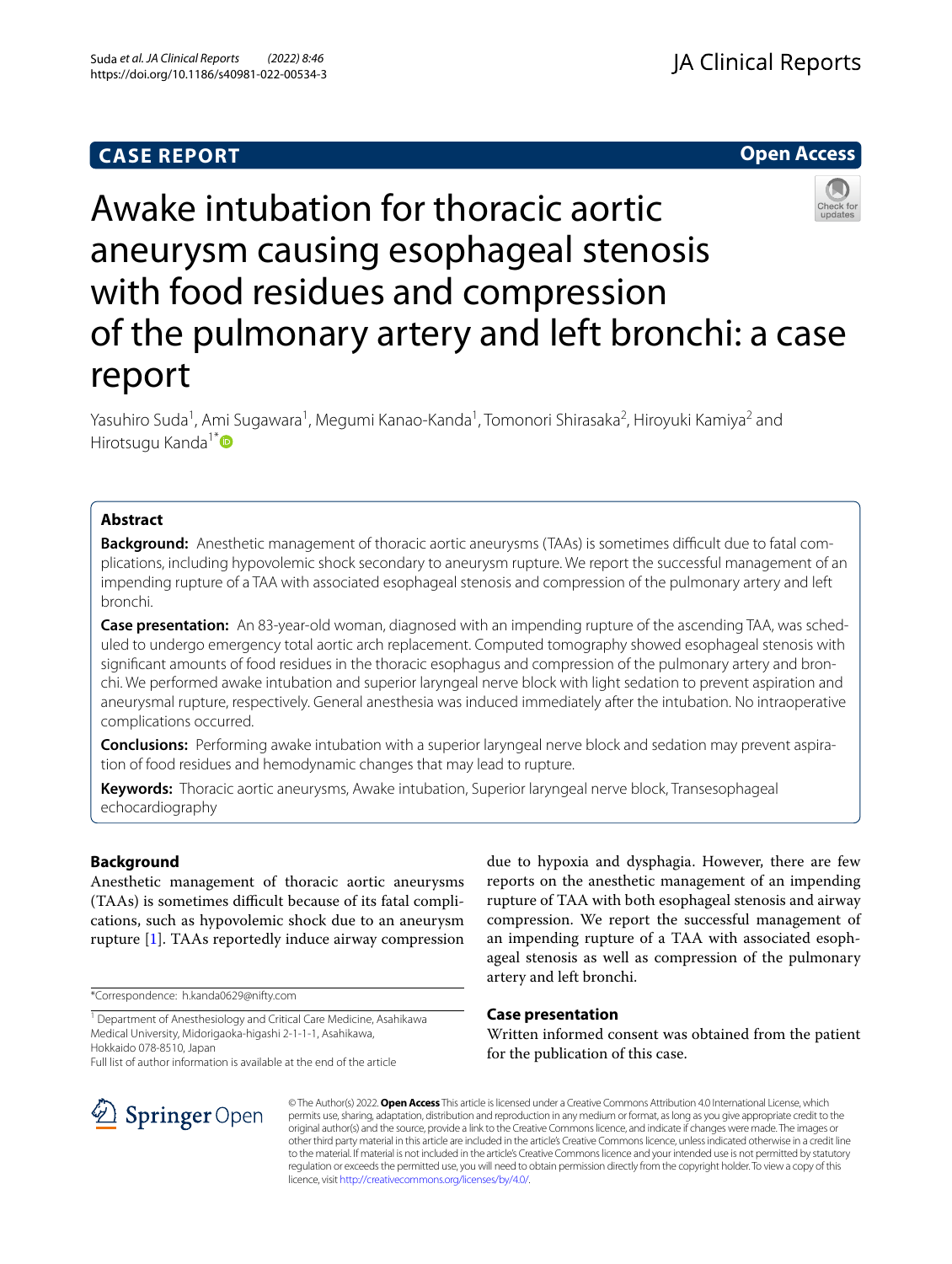An 83-year-old woman (height, 150 cm; weight, 58 kg), diagnosed with an impending rupture of an ascending TAA, was scheduled to undergo emergency total aortic arch replacement. She had a meal 2 h before the onset of chest pain and dyspnea, occurring 5 h prior to anesthetic induction. Due to the emergency nature of the case, the preoperative examination was not performed completely. Since no cardiac function tests were performed, details of preoperative cardiac function were unknown. The patient's medical history was unremarkable, with no history of medication use. Regarding preoperative blood test results, there was a slight increase in C-reactive protein (0.38 mg/dl) and fbrinogen degradation product (40.2 μg/ml) levels. Moreover, D-dimer levels (24.4 μg/ ml) were elevated; however, the levels were not sufficient to cause disseminated intravascular coagulation. In the emergency department, computed tomography (CT) revealed an impending rupture of the ascending TAA and esophageal stenosis with signifcant amounts of food residues in the upper thoracic esophagus (Fig. [1](#page-1-0)). In addition, the TAA compressed the pulmonary artery and left bronchi (Fig. [2\)](#page-1-1). To avoid TAA rupture and hypoxia due to cessation of respiration, the patient was intubated while being awake, without the insertion of a transesophageal echocardiography (TEE) probe. In the operating room, the patient was placed on a standard monitor. The electrocardiogram showed a sinus rhythm, and the heart rate was 105 beats per minute. The arterial blood pressure of the cannulated left radial artery had a systolic pressure of approximately 100 mmHg and a diastolic pressure of approximately 50 mmHg. The peripheral oxygen saturation was approximately 80% with oxygenation at 10 L/min via a reservoir-bag mask. After attaching the monitors, preoxygenation was administered with an FiO<sub>2</sub> of 1.0 and oxygen flow rate of 10 L/min. This was sustained until the end of anesthesia induction.



<span id="page-1-1"></span>compressing the pulmonary artery (black arrow) and left bronchi (red arrow)

A bilateral superior laryngeal nerve block was performed using an anatomical landmark-guided technique with 2 mL of 1% lidocaine [[2](#page-3-1)]. We achieved this block using the greater horn of the hyoid bone and the superior horn of the thyroid cartilage as landmarks. Using a 27-gauge needle, we used the space through the thyroid membrane between them at a depth of 1 cm to inject lidocaine on both sides. Then, topical anesthesia was applied to the oropharyngeal mucosa with a 4% lidocaine spray. Awake endotracheal intubation was performed using a McGrath MAC® video laryngoscope with light sedation, induced by intravenous midazolam 3 mg and fentanyl 200 mg. After confrming the successful intubation, 50 mg of rocuronium and 2 mg of nicardipine were intravenously administered. During intubation, the pharyngeal reflex was mild and there was no aspiration, development of hypoxia, or rapid hemodynamic changes. The general anesthesia was maintained with a continuous infusion of remifentanil (0.2–0.3 mcg/kg/



<span id="page-1-0"></span>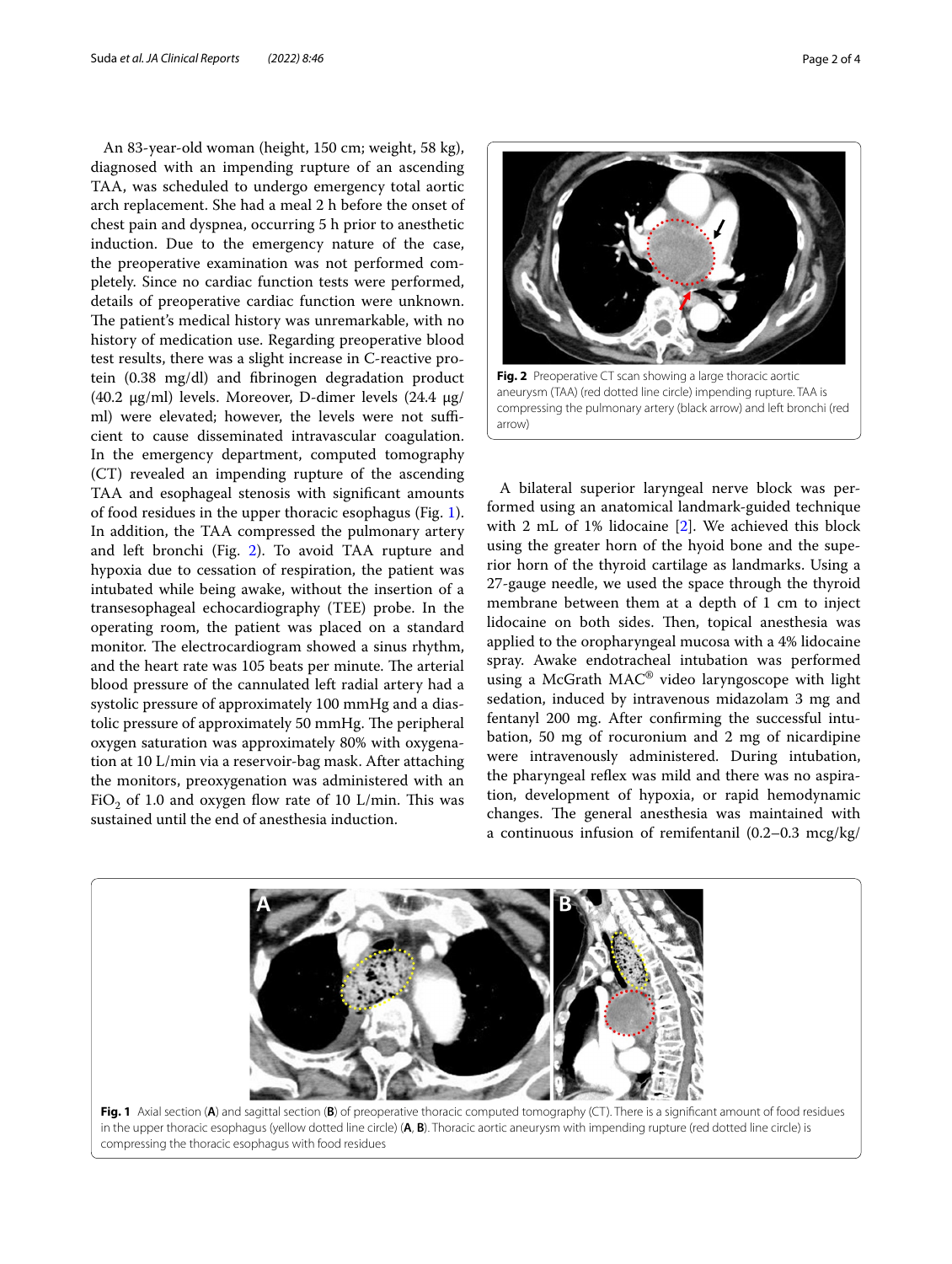min), propofol (controlled target blood concentration at 1.0–2.0 mcg/mL, monitored by a bispectral index of 40–60), and single-dose infusion of rocuronium (10 mg per 30 min). Postoperatively, a single dose of fentanyl (600 mcg), a continuous infusion of dexmedetomidine (0.4 mcg/kg/h), and propofol (20 mg/h) were administrated intravenously.

There were no intraoperative complications. The patient was transferred to the intensive care unit. The operating time was 5 h 11 min, and the anesthetic time was 6 h 31 min. A total of 6194 mL of blood was lost, while 12,550 mL of blood was transfused. There were no complications, such as pulmonary aspiration, development of hypoxia, or TAA rupture. TEE was not performed. Postoperatively, the patient's saturation in oxygenation improved greatly and the hemodynamic parameters were within normal ranges. The patient was extubated on postoperative day 5. The duration of mechanical ventilation was 116 h.

### **Discussions**

This is a case of an impending TAA rupture, complicated by esophageal stenosis with a signifcant amount of food residues, and hypoxia due to compression of the pulmonary artery and left bronchi. This patient had a high risk of aspiration because fasting had not been observed, and she developed esophageal stenosis resulting from residual food particles [[3\]](#page-3-2). Moreover, the patient experienced hypoxia before anesthetic induction. During anesthesia induction, pulmonary aspiration, development of hypoxemia, and rapid hemodynamic changes that may lead to rupture were avoided. To achieve this, endotracheal intubation with a superior laryngeal nerve block was performed while the patient was awake under light sedation.

The common options for anesthesia induction in patients at risk of pulmonary aspiration include awake endotracheal intubation, and rapid sequence induction and intubation (RSII). During awake intubation, the patient can spit out the aspirated contents. Furthermore, awake intubation with oxygenation preserves spontaneous breathing and prevents hypoxia development [\[4](#page-3-3)]. In contrast, RSII can possibly increase the morbidity and mortality of patients with hypoxia  $[5-7]$  $[5-7]$ . Thus, awake intubation was performed in this patient.

Although the patient came to the hospital within 3 h from the onset of her symptoms, CT revealed signs of an impending rupture. This implied the rapid enlargement of the TAA and its near rupture. Therefore, the risk of rupture was considerably high. To prevent hemodynamic changes that may lead to rupture during intubation, light sedation was performed with intravenous administration of midazolam and fentanyl. A superior laryngeal nerve block was also conducted, and antihypertensives were administered. Previous case reports have documented successful awake intubation procedures with the use of a superior laryngeal nerve block  $[8]$  $[8]$ . The superior laryngeal nerve, a branch of the vagal nerve, provides sensory input from the lower pharynx and upper larynx, including the glottic surface of the epiglottis and the aryepiglottic folds  $[2]$  $[2]$ . The block decreases sensory inputs from the lower pharynx and upper larynx. This may contribute to the suppression of noxious stimuli that may cause rupture during intubation. However, there is an increased risk of aspiration because the block inhibits the deglutition refex. This is circumvented by performing awake intubation, wherein the patient can spit out aspirated contents.

According to the American Society of Echocardiography and the Society of Cardiovascular Anesthesiologists guidelines [\[9](#page-3-7)], intubation was absolutely contraindicated in the present case due to the possibility of esophageal perforation secondary to esophageal stenosis. Esophageal stenosis due to TAA was observed in this patient. Thus, performing TEE would have caused esophageal perforation. Since the TAA with an impending rupture was located at the esophageal border, the TEE insertion could have caused TAA rupture.

In summary, this was a case of an impending TAA rupture, causing esophageal stenosis and hypoxia due to compression of the pulmonary artery and left bronchi. Performing awake endotracheal intubation with a superior laryngeal nerve block and light sedation efectively prevented food residue aspiration, hypoxia development, and hemodynamic changes that could have led to rupture in the present case. TEE probes should not be inserted in esophageal stenosis cases due to giant TAAs.

#### **Abbreviations**

TAA: Thoracic aortic aneurysm; TEE: Transesophageal echocardiography; CT: Computed tomography; RSII: Rapid sequence induction and intubation.

#### **Acknowledgements**

We would like to thank Editage ([www.editage.com\)](http://www.editage.com) for English language editing.

#### **Authors' contributions**

YS and HK treated the patient and wrote the manuscript. TS and HK treated the patient. AS and MK helped to design the case report. All the authors reviewed and approved the fnal draft.

#### **Funding**

This research did not receive any specifc grant from funding agencies in the public, commercial, or not-for-proft sectors.

#### **Availability of data and materials**

Not applicable.

#### **Declarations**

**Ethics approval and consent to participate** Not applicable.